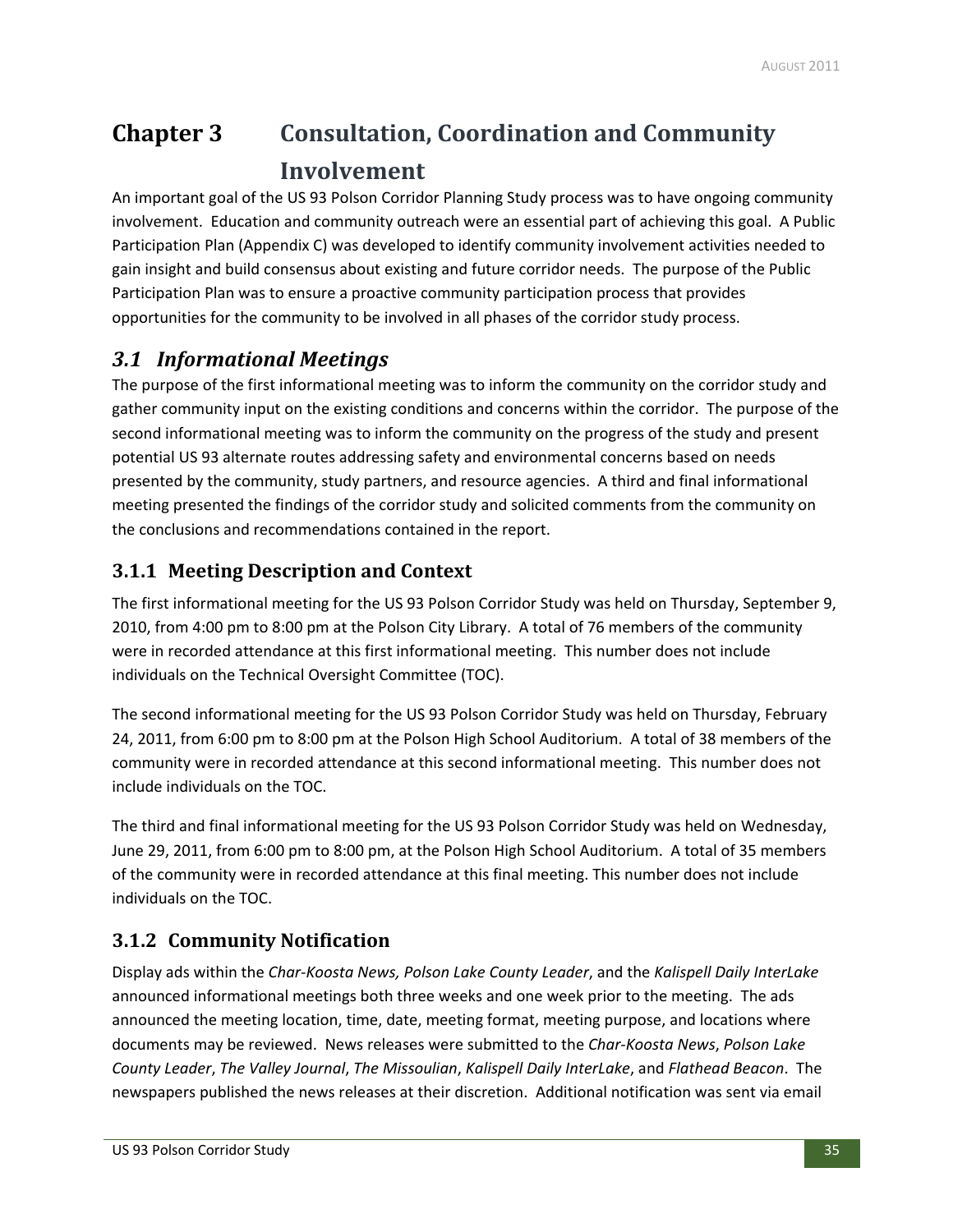to interested individuals who provided contact information by participating in informational meetings and/or provided written comments on the study. Copies of approved meeting announcements are contained within Appendix A – Consultation, Coordination and Community Involvement.

#### **3.1.3 Meeting Format**

The first informational meeting began with a two-hour open house. The open house provided an opportunity for the community to interact one‐on‐one with the study team and provide input on the corridor issues and concerns. A formal PowerPoint presentation followed the open house which introduced the corridor planning study, allowed attendees to ask questions, and allowed attendees to solicit input on the existing conditions and concerns within the corridor. The presentation provided an overview of the corridor planning process and the history of the US 93 Polson corridor. Graphics showing known environmental resources and potential constraints within the corridor study boundary were displayed to present potential areas of concern throughout the corridor. After the formal presentation, an opportunity was given for the community to ask questions and provide comments regarding the corridor.

The second informational meeting began with a PowerPoint presentation reviewing conditions and characteristics of the existing corridor and presenting the needs and objectives of the corridor. Additionally, 11 potential alternate routes were presented based on the 1996 FEIS and Quantm software. After the presentation, an opportunity was provided for the community to ask questions and provide comments.

The third and final informational meeting was not equipped with a screen, so a PowerPoint presentation was not utilized, but instead, large display boards were used throughout the presentation. The presentation highlighted the results of the screening process, and explained the recommendations contained in the corridor study. The outcome of the screening process and consideration of other information resulted in two potential alternate routes that may be recommended for future consideration, should funding become available. However, as part of any alignment discussion through or around Polson, the existing US 93 corridor will need to be considered as an option. After the presentation, the community provided questions and input.

### **3.1.4 Issues and Comments by the Community**

Following the PowerPoint presentation at the first information meeting, questions and discussion items were recorded. A detailed list of questions and discussion topics is present in the meeting minutes contained in Appendix A. Questions and discussion topics evolving from the meeting are summarized below:

- Traffic considerations such as peak summer traffic and vehicle types should be made.
- Analyze new and 1996 FEIS alignments, including a two‐way couplet.
- Comments arose regarding information available to the public and the commenting process.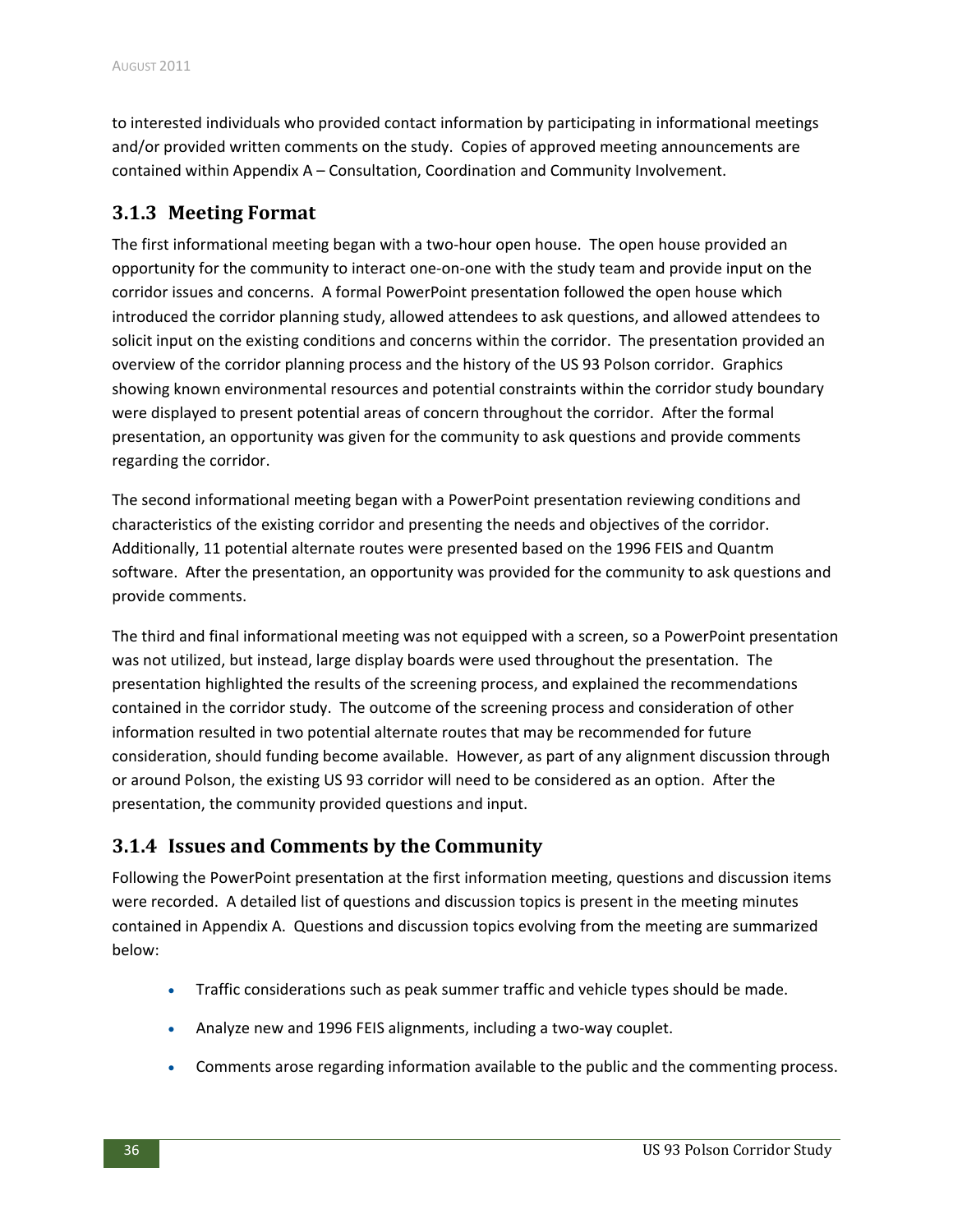- Consider impacts to economics, bridges, wildlife, access points, connectivity to parks, bicycle/pedestrians, etc.
- Consider adding additional entities to the list of stakeholders.
- Look into soils classifications and flooding frequency (occasional/frequent).

A summary of the discussion items evolving from the second informational meeting are presented below. A detailed list of comments and questions/answers is provided in Appendix A on the CD.

- Issues and constraints were identified including the railroad tracks, transfer station, pump station, and noise pollution and exhaust from truck traffic in residential neighborhoods.
- Lake County has extensive geographic information system (GIS) information available for use.
- Quantm generated new bridge crossing locations and these alignments on the map are approximately 300 feet in width. They are preliminary "swaths".
- The community asked that the following list be taken into consideration: Improvements along  $7<sup>th</sup>$  Avenue, the area from Cougar Ridge west to the hospital, access control, the approved Super WalMart property, and a couplet.
- Negative economic impacts resulting from a "bypass".
- Questions were asked about the corridor study process, cost of an alternate route, next steps including the NEPA/MEPA process, availability of information, the influence of Tribal Trust and Tribal Lands, a do‐nothing option, the public's influence, and funding.
- Property values are impacted.
- Do Polson businesses rely on thru-traffic or passers-by? Or do businesses rely on destination traffic?
- Look at the 1910 Bridge location.

The questions and input resulting from the third and final informational meeting are summarized below:

- Commenters noted that traffic volumes have increased in the past 8 years and have also increased due to the aquatic center and shops. Traffic volumes would decrease at the museum if an alternate route were implemented.
- MT 35, Kerr Dam Road, and Back Road are seeing increased truck traffic.
- Consideration should be given to alleviate the increase in traffic near MT 35 and US 93.
- The potential negative impacts to 4(f) properties, homes, and farms along Kerr Dam Road and Ponderilla Hills Subdivision were noted. 4(f) properties are important when Federal funding is used for construction.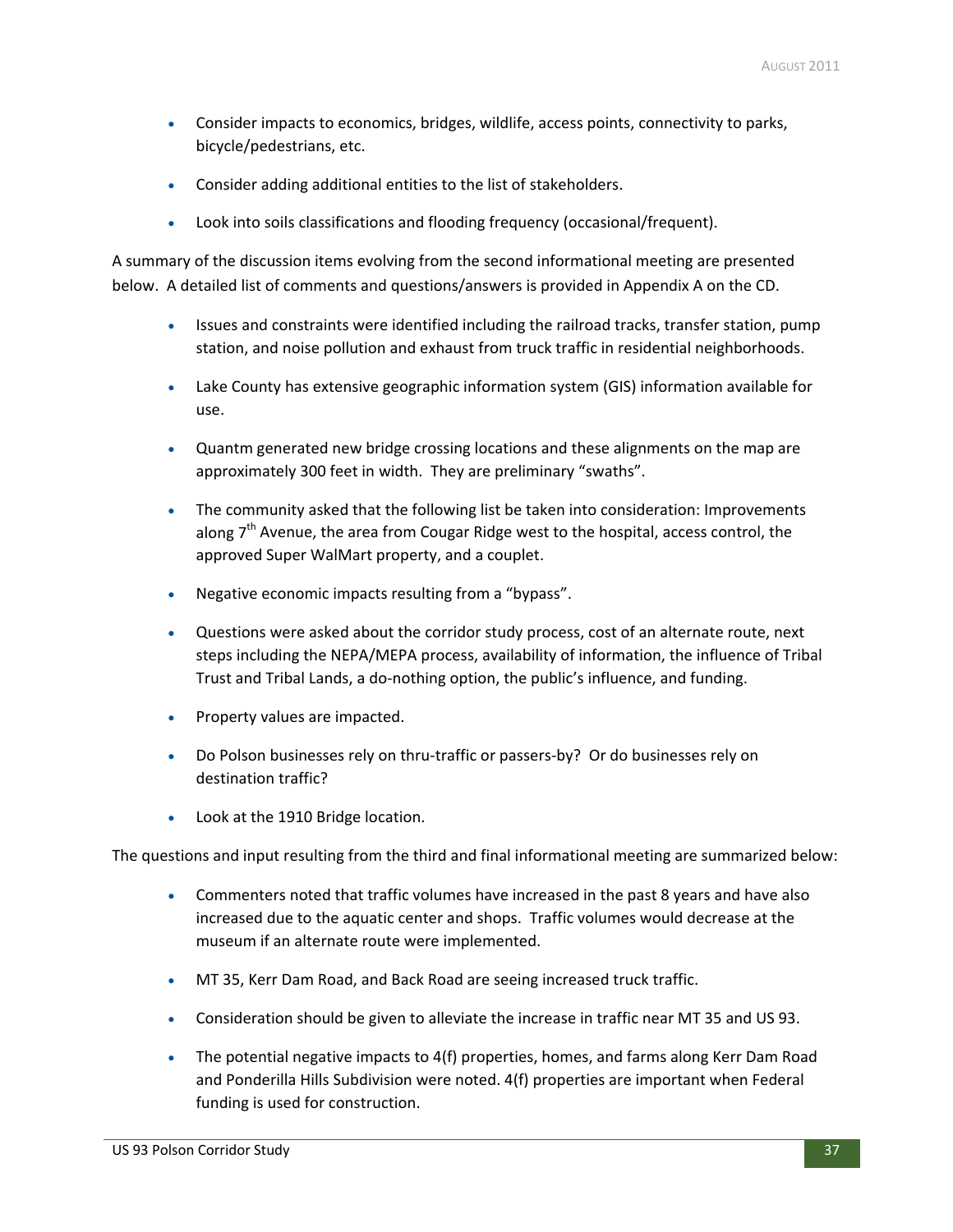- Commenters asked about the final design issues such as potential grade issues on Kerr Dam Road, turn lanes needed for safety, right‐of‐way needed, and the location of an alternate route within current easements.
- Support was voiced for improvements to US 93. The flexibility for US 93 to transition from a 3‐lane section to a 5‐lane section, or vice versa was noted.
- Commenters asked if the existing bridge met design standards and if a second bridge near Glacier Bank has been considered.

#### *3.2 Stakeholder Involvement*

A stakeholder contact list was developed to include individuals, businesses, or groups identified by the TOC and community based on their knowledge of the study area and their usage within the study area.

The intent of developing the stakeholder list was to identify individuals and groups to actively seek out and engage in the various phases of the study. The following groups or businesses were included in the initial list, and study newsletters were sent out to each group as they were developed:

- CSKT Tribal Council
- City of Polson
- Lake County Commissioners
- Lake County Planner
- Polson Chamber of Commerce
- Polson Airport
- Polson K‐12 School District
- Downtown Chamber of Commerce
- US 93 User's Group
- Water User's Group (Flathead Lake and Flathead River)
- Flathead Irrigation District
- Polson Bike Group
- Lake County Community Development
- Tribal Law and Order
- Tribal Fish and Wildlife
- Office of Emergency Management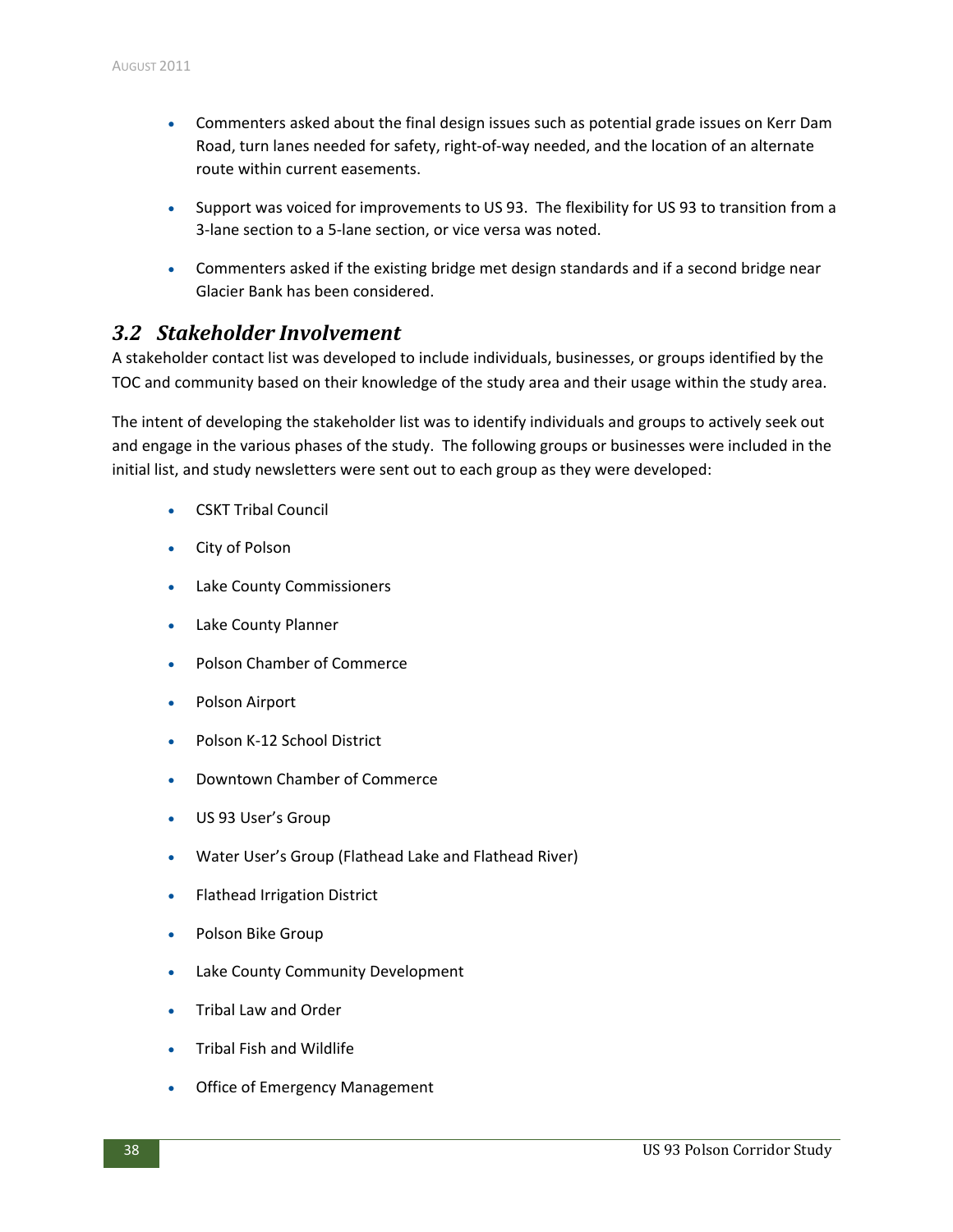- Montana Department of Fish, Wildlife & Parks (MFWP)
- County Fire Departments and Emergency Medical Personnel
- County Sheriff and Montana State Highway Patrol
- Montana Trucker's Association
- Interested Landowners
- Employers:
	- o *KwaTaqNuk Resort*
	- o *St. Joseph Medical Center*
	- o *Businesses along US 93*

### *3.3 Resource Agency Workshop*

A resource agency workshop was held on September 30, 2010. The resource agency workshop was held to introduce the US 93 Polson Corridor Study process and gather resource agency concerns regarding resources that could be affected by potential alternate routes. Each agency was sent an *Environmental Scan Report*, newsletter, and study area boundary map prior to the meeting to ensure adequate preparation for further discussion. The agencies involved in this meeting included MDT, FHWA, CSKT, Tribal Preservation Office, Lake County, City of Polson, DEQ, EPA, MFWP, and USACE.

The meeting began with a PowerPoint presentation containing an overview of the pre‐NEPA/MEPA corridor study process, a summary of the community involvement at the first informational meeting, and an introduction to the resource areas potentially impacted. Following the presentation, there was an opportunity for specific discussion on resource areas that the agencies considered needed further investigation and addressing. Meeting notes from this meeting can be found in Appendix A.

### *3.4 Other Community Involvement Efforts*

Three newsletters were produced to describe the corridor study process, potential alignments, the screening process, and the results from the screening process, and can be found in Appendix A. In addition to mailing each newsletter to the identified stakeholders, the newsletters were also made available as handouts during informational meetings and at the following locations:

- Polson City Hall
- Lake County Planning Department
- CSKT Tribal Land Use Planning Office
- Polson City Library
- MDT District 1 Office Missoula